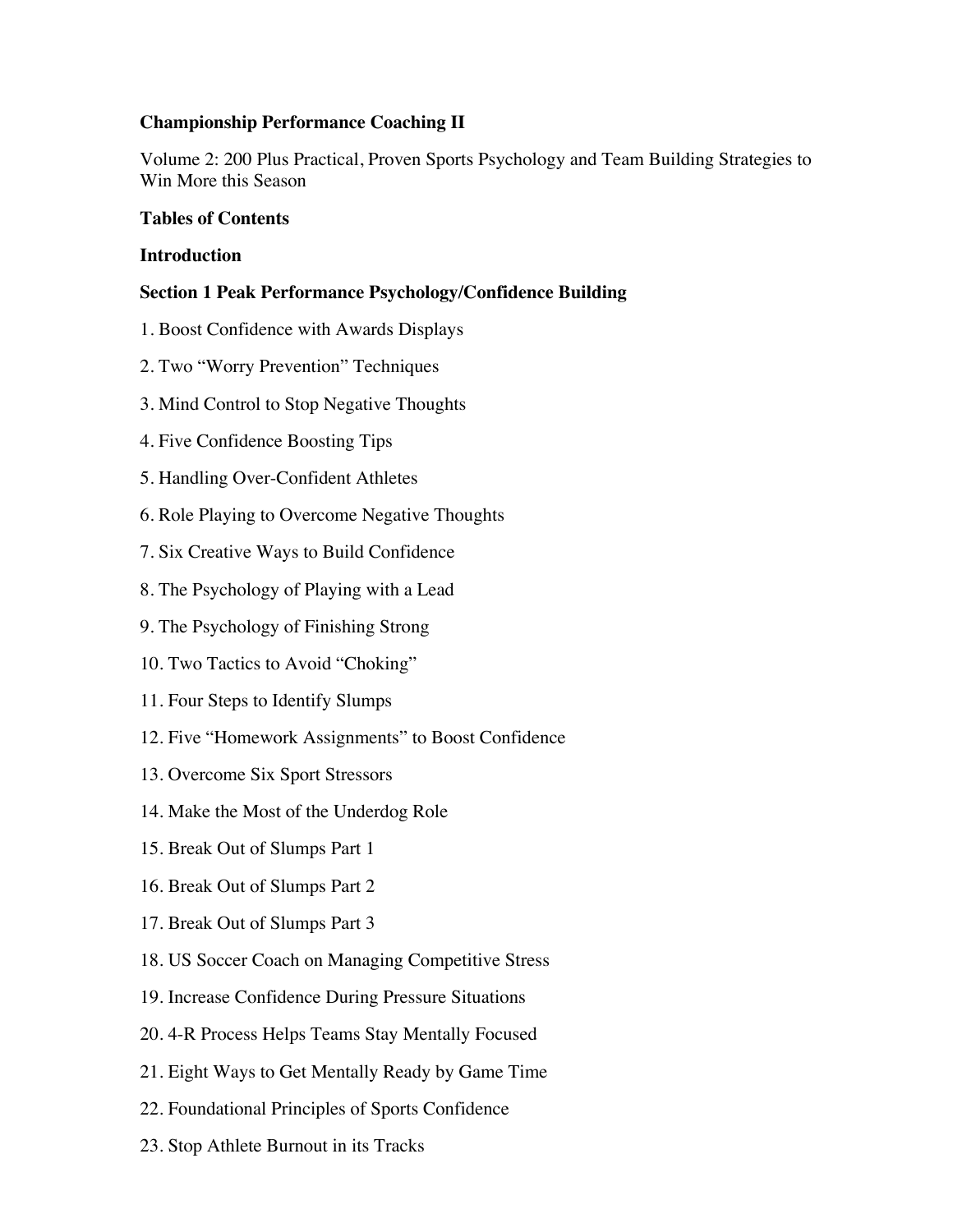- 24. Essential Mental Game Concepts for Key Positions Part 1
- 25. Essential Mental Game Concepts for Key Positions Part 2

#### **Section II Goal Setting**

- 26. The C.R.I.M.E. Goal Setting Model
- 27. Reset Goals to Adjust During the Season
- 28. A S.M.A.R.T Goal Setting Plan
- 29. Sport Specific Goal Examples that Get Results
- 30. Tom Osborne on Team Goal Setting
- 31. Five Steps to Increase Goal Setting Effectiveness
- 32. Goal Setting to Achieve Athletic Dreams
- 33. Process Goals Increase Goal Outcomes
- 34. Nine Questions to Review Goals for Next Season
- 35. Goal Setting to Build Performance Skills

### **Section III Coaching and Communication**

- 36. Seven Ways Athletes Learn New Concepts
- 37. Open Team Presentations Strongly
- 38. Film Review Questions to Ask Players
- 39. Family Therapy Techniques to Improve Communication
- 40. Keeping a Present Communication Focus
- 41. Five Ways to Solve Player to Player Conflicts
- 42. Seven Steps to Master Conflict Skills
- 43. Six Ideas to Increase Speaking Impact
- 44. Seven Ways to Make Speeches Better
- 45. Sport Specific Positive Communication Examples
- 46. Four Keys for Better Communication During Practice
- 47. Eight Common Communication Mistakes
- 48. Five Guidelines for Locker Room Talks
- 49. Great Comebacks to Athlete Complaints
- 50. Mike Tomlin's Communication Methods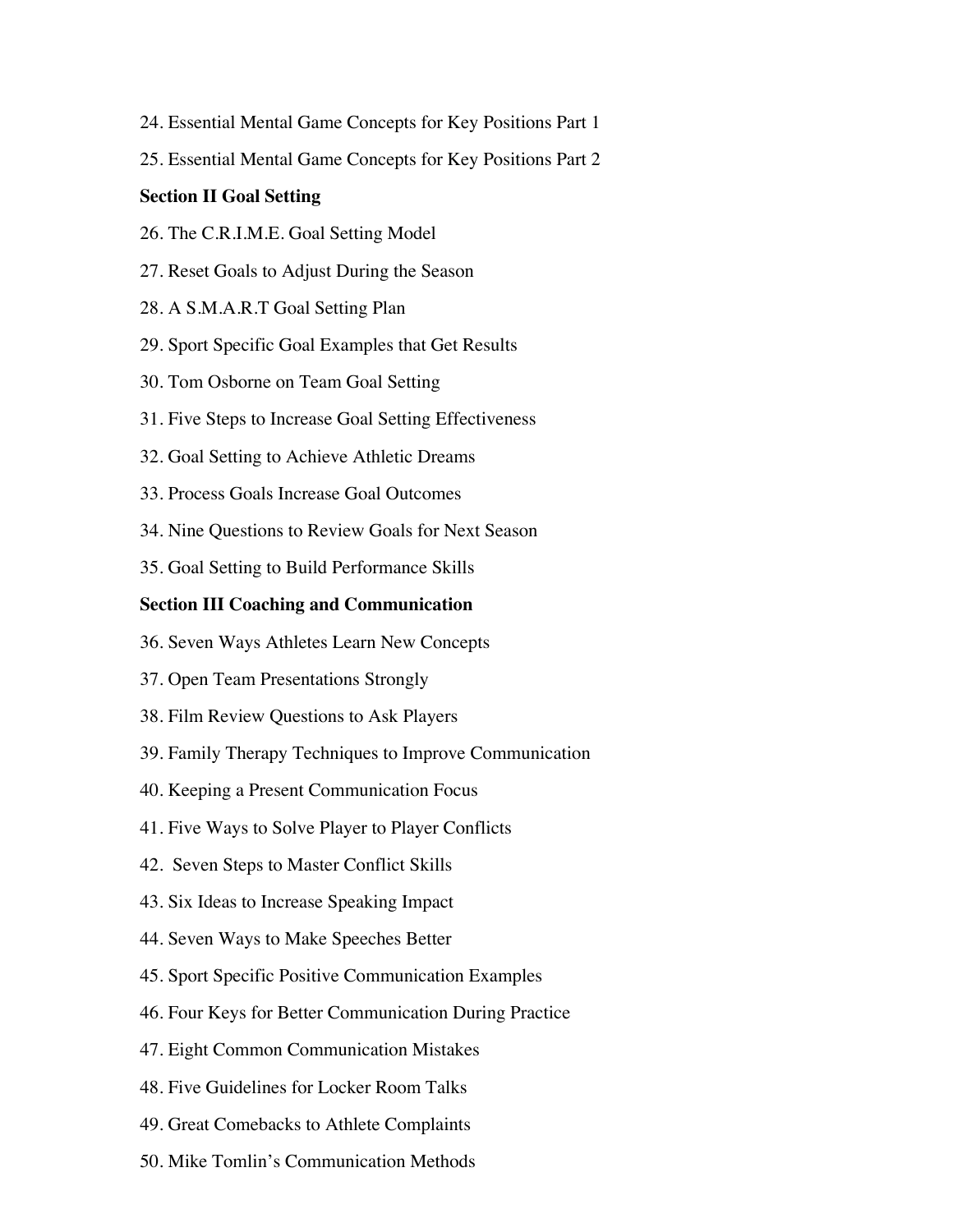51. Six Principles of Good Teaching and Coaching

#### **Section IV Concentration/Mental Training**

- 52. How Athletes Used Imagery to Win
- 53. Concentration, Key Words and the Attentional Field
- 54. Thirteen Tips to Manage Competitive Anxiety
- 55. Set Up a Mental Training Program Before Practice
- 56. Seven Sure Fire Ways to Stop Competitive Distractions
- 57. Improve Concentration by Recognizing Breakdowns
- 58. Mental Training at a D1 Football Power Part 1
- 59. Mental Training at a D1 Football Power Part 2
- 60. Foundational Principles of Mental Toughness

### **Section V Team Building**

- 61. Three Ideas to Get the Shy Player More Involved
- 62. Four Quick Team Building Ideas
- 63. Pass the Problem Team Exercise
- 64. Better Player-to-Player Reinforcement
- 65. Five Ideas to Build Pre-Season Unity
- 66. Soviet Study on Team Dynamics
- 67. Team Trust Walk Exercise
- 68. Team Building Questions and Affirmations
- 69. Three Ways to Get New Recruits in Sync with Team Culture
- 70. Player Coach Agreements Build Team Trust
- 71. Three Ways to Develop Staff Loyalty
- 72. Exercise to Build Team Trust In Season
- 73. Reacting to Situations Team Building Exercise
- 74. Three Keys to Get a Team Together
- 75. Jay Martin on Increasing Team Building
- 76. Hazing No Way to Build Team Unity
- 77. Pia Sundhage on Building US Team Chemistry